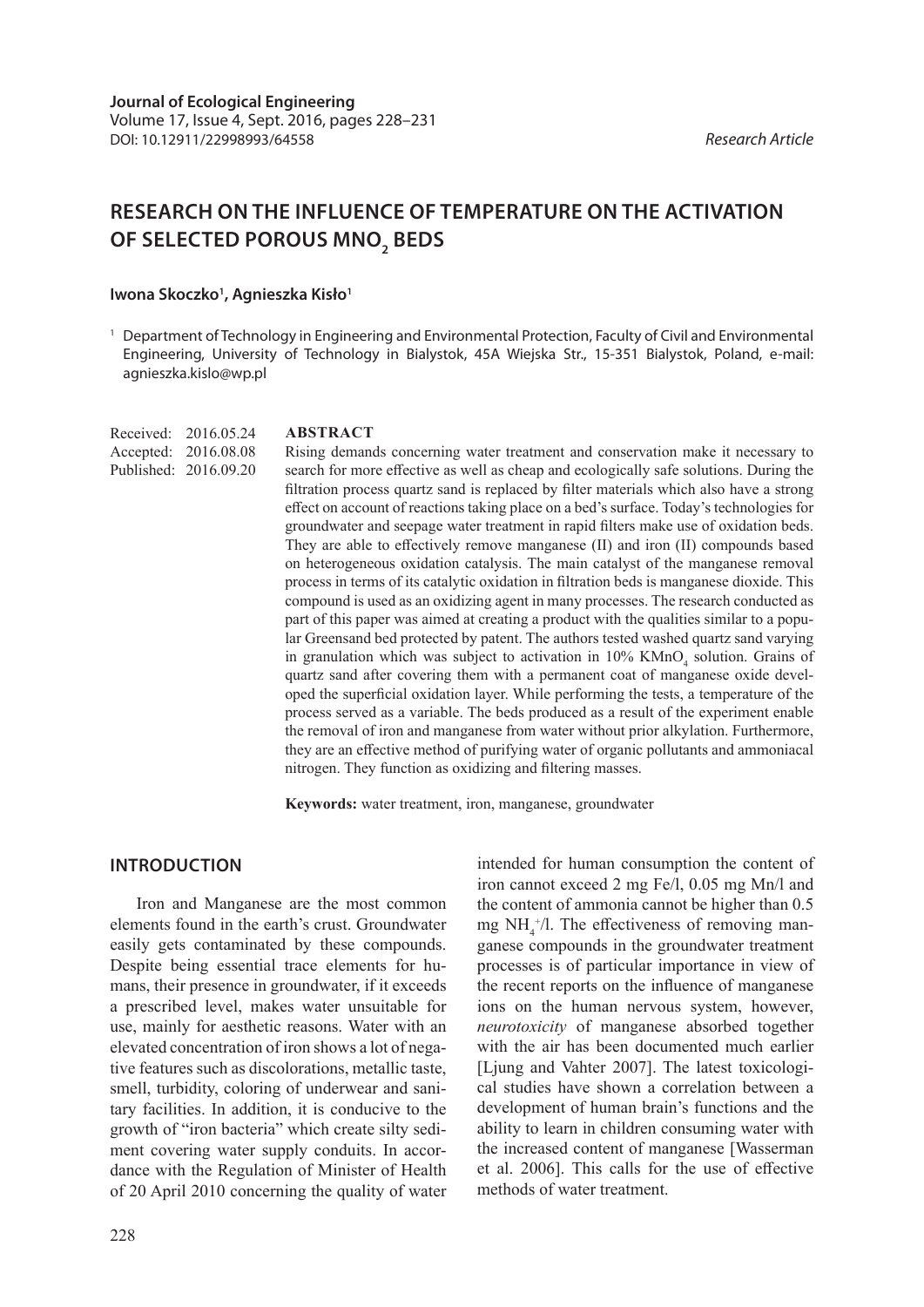The basic process of removing manganese and iron compounds from water is based on filtration usually preceded by aeration. This is an effective, simple and relatively cheap method since the removal of easily precipitated iron and manganese does not pose any difficulties. Water treatment becomes more economical only when it is conducted as a single-stage filtration; therefore the use of an appropriate filter material is a vital element determining the acquisition of high efficiency of water treatment [Kaleta et al. 2011]. Beds should be effective in removing contaminations from water and simultaneously should not create any operational problems. Besides, the economic aspect is significant. Apart from the price of a bed, operational costs related to the length of filtration cycles, durability of filter material, required amount of wash water, necessity to use air, etc. should be taken into consideration [Sozański and Huck 2007]. Filtration beds which are most commonly used include: quartz, anthracite quartz and oxidation beds [Jeż-Walkowiak 2000]. The term "oxidation beds" denotes filter materials on the surface of which there are processes of catalytic and heterogeneous oxidation of iron and manganese removed from water [Sommerfeld 1999]. The compound which catalyzes iron and manganese oxidation is  $MnO<sub>2</sub> - a$  strong oxidizer being a part of external layers of filter material grains [Faust et al. 1998].

Consequently, the search for new solutions or the improvement of the existing ones is constantly conducted in order to find the ones which would ensure the optimum conditions for the whole process. Therefore, research on very uncommon or completely new filtration beds seems to be utterly justified. The purpose of the studies referred to in this paper was the creation of the product with the features similar to popular Greensand bed protected by patent. The test concerned washed quartz sand varying in granulation which was next activated with the use of  $10\%$  KMnO<sub>4</sub> solution.

## **MATERIAL AND METHODS**

The research was conducted at the Technical University of Białystok in the Department of Environmental Protection and Engineering. It consisted in using sand as a filter material. The bed was available in two granulations, i.e. coarse sand 4.0–8.0 mm (Fig. 1) and fine sand  $0.5-1.0$  mm (Fig. 2).

The experiment included tests on eight samples. Four of them contained fine sand and the remaining ones – coarse sand. The experiment encompassed the preparation of the samples. 1.5 kg of each bed was measured for this purpose. Next the solution of potassium permanganate (10%  $KMnO<sub>4</sub>$  solution) was prepared to prime the beds. Due to the fact that sand activation time was set for the period of two weeks, the beds were primed for such time during the performance of a series of laboratory tests (Fig. 3, 4)

Drying of the beds constituted the following stage. The beds were dried at various temperatures. This process was conducted in a laboratory dryer. The drying temperatures were 25 °C, 50 °C, 100 °C and 200 °C (Fig. 5).



**Figure 1.** Coarse sand **Figure 2.** Fine sand

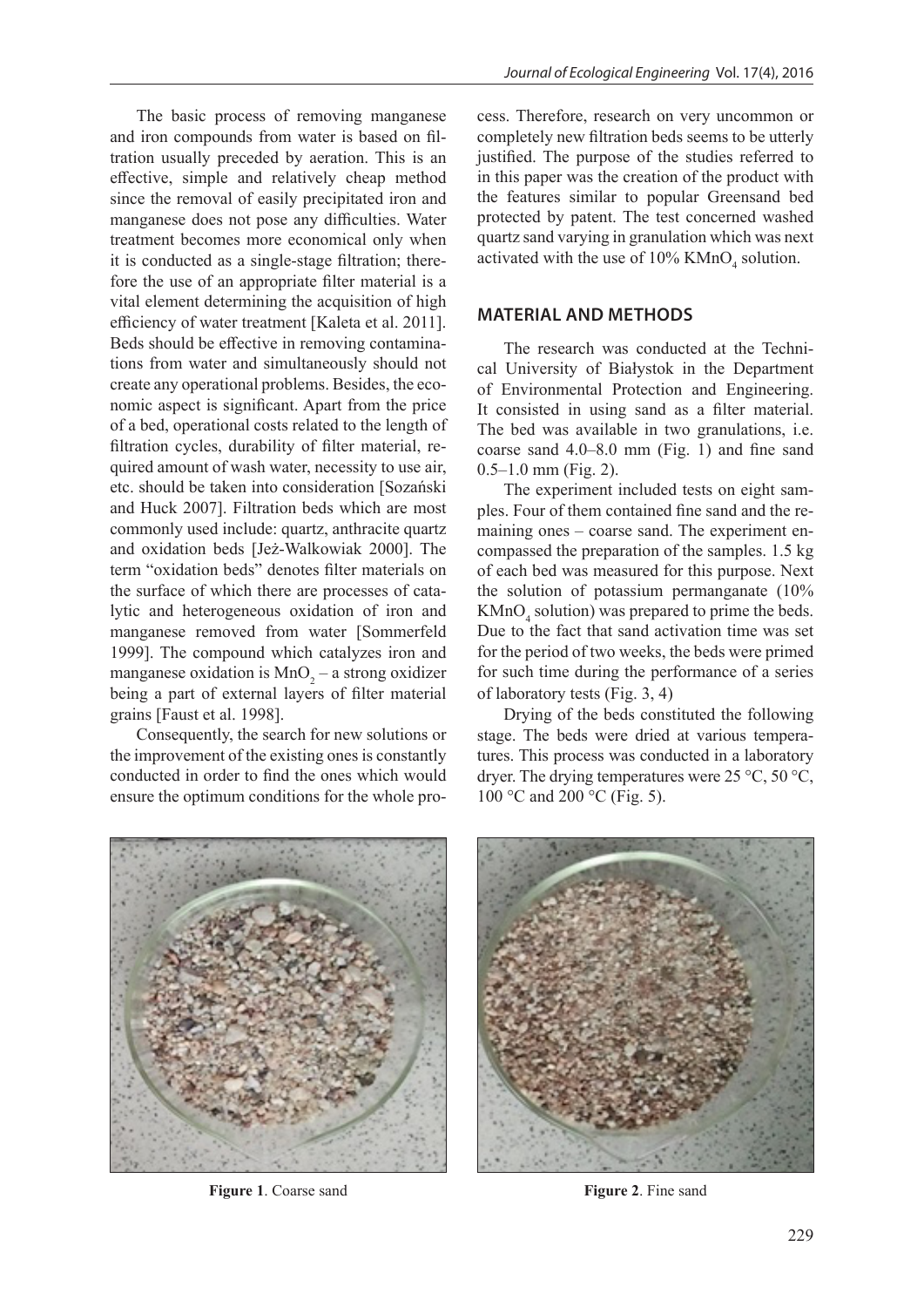

**Fig. 3**. Coarse sand primed with KMnO4 solution



**Fig. 5**. Filter materials after the drying process

|  |  | Table 1. Results of the experiment |
|--|--|------------------------------------|
|  |  |                                    |



Fig. 4. Fine sand primed with  $KMnO<sub>a</sub>$  solution

## **RESULTS**

The results of the experiment are presented in the table below (Table 1)

The above table presents the results of the tests performed on filter materials with two different granulations, i.e. coarse sand 4.0–8.0 mm and fine sand 0.5–1.0 mm. There were eight samples used for the experiment. A variable used for the tests was the drying temperature of the beds whereas a constant was the activation time of the samples, which equaled two weeks. All the examined cases had one feature in common. All the grains of the beds were covered with an active layer of  $MnO<sub>2</sub>$  (Fig. 6).

As shown in the above graph the dependence of the thickness of oxidation layer on the drying temperature indicates significant differences in  $MnO<sub>2</sub>$  quantity in the tested beds. It has been noted that in the temperature of 100 °C the greatest quantity of  $MnO_2$ , as much as 3.23 g/kg per dry matter, settled on the grains of coarse sand. Furthermore, only in this temperature coarse sand showed the biggest quantity of  $MnO_2$ . In other temperatures the biggest quantity of  $MnO_2$  active layer settled on the grains of fine sand. The test

| Sample no. | Type of filter material | Temperature [°C] | MnO <sub>2</sub><br>[mg/kg<br>dry matter] | MnO <sub>2</sub><br>[g/kg]<br>dry matter] |
|------------|-------------------------|------------------|-------------------------------------------|-------------------------------------------|
|            | fine sand               | 25               | 986.35                                    | 0.99                                      |
| 2          | coarse sand             |                  | 868.23                                    | 0.87                                      |
| 3          | fine sand               | 50               | 1024.00                                   | 1.02                                      |
| 4          | coarse sand             |                  | 668.10                                    | 0.67                                      |
| 5          | fine sand               | 100              | 2329.20                                   | 2.33                                      |
| 6          | coarse sand             |                  | 3233.70                                   | 3.23                                      |
|            | fine sand               | 200              | 1070.60                                   | 1.07                                      |
| 8          | coarse sand             |                  | 744.60                                    | 0.74                                      |